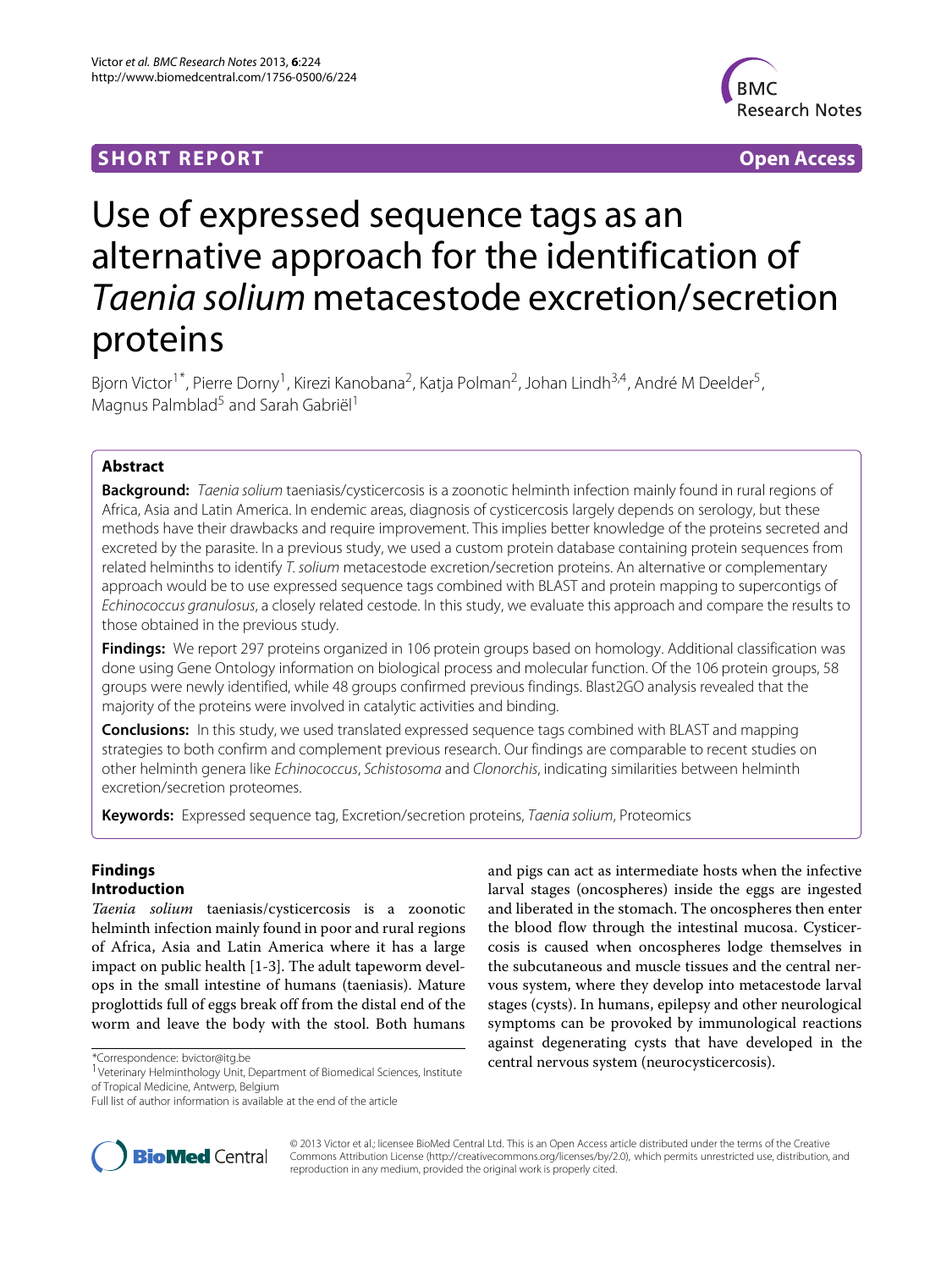Diagnosis of porcine and human (neuro) cysticercosis largely depends on antigen and/or antibody detection, but these serological methods also have their specific drawbacks [\[4\]](#page-7-2). Improving current diagnostic assays automatically implies better knowledge of the proteins secreted and excreted by the metacestodes.

Proteomic experiments involving liquid chromatography and tandem mass spectrometry (LC-MS/MS) typically attempt to match the generated experimental spectra to *in silico* spectra from a (target) protein database. Ideally, this database contains every protein likely to be in the sample, but obtaining such an all-including protein database proves difficult when there is little to no genomic information available, as was the case for *T. solium* until recently [\[5\]](#page-7-3). In our previous study, we bypassed this limitation by using a custom database with known proteins from related helminths (*Taenia*, *Echinococcus*, *Schistosoma* and *Trichinella*) as a target database in the LC-MS/MS experiments [\[6\]](#page-7-4). We deliberately did not use translated expressed sequence tags (ESTs), because we wanted to investigate to usefulness of a target database made up of protein sequences originating mostly from (closely) related helminths.

The usefulness of ESTs for the identification of helminth proteins has already been described for e.g. *Haemonchus contortus* [\[7,](#page-7-5)[8\]](#page-7-6) and *Echinococcus granulosus* [\[9\]](#page-7-7). In the case of *T. solium*, ESTs from different parasite stages have been made available by different research groups, both published [\[10,](#page-7-8)[11\]](#page-7-9) and unpublished (Huang J. *et al.*, Analysis of *Taenia solium* and *Taenia saginata* adult gene expression profile, 2009 and Aguilar-Diaz H. *et al.*, *Taenia solium* larva/adult ESTs, 2007). In this study, we use *T. solium* ESTs combined with the Basic Local Alignment Search Tool (BLAST) and protein mapping to supercontigs of *E. granulosus* (a member of the Taeniidae family) to investigate whether we could increase the number of *T. solium* metacestode excretion/secretion protein identifications from the previous study.

# **Materials and methods**

# *Generation of the data set*

The *in vitro* production of the *T. solium* metacestode excretion/secretion proteins from Peru and Zambia at 24h and 48h and the generation of line spectra mzXML files have been previously described [\[6\]](#page-7-4).

# *Database design and data analysis*

To construct the target database, 30,700 expressed sequence tags were downloaded from the National Center for Biotechnology Information (NCBI) website in April 2012 and a six frame translation was performed using transeq [\[12\]](#page-7-10). A *Sus scrofa* database with 1,388 Swiss-Prot sequences [\(http://www.uniprot.org/\)](http://www.uniprot.org/) and the common Repository of Adventitious Proteins database

(112 protein sequences; [ftp://ftp.thegpm.org/fasta/cRAP/](ftp://ftp.thegpm.org/fasta/cRAP/crap.fasta) [crap.fasta\)](ftp://ftp.thegpm.org/fasta/cRAP/crap.fasta) were also included to assist detection of host proteins and accidental contaminations, respectively. A decoy database with 185,700 reversed sequences was created using decoyfasta. These databases were fused into one final database. Database searching with X!Tandem (2010.10.01.1) [\[13\]](#page-7-11) and subsequent analyses with PeptideProphet [\[14,](#page-7-12)[15\]](#page-7-13), iProphet [\[16\]](#page-7-14) and ProteinProphet [\[17\]](#page-7-15) were also performed as previously described [\[6\]](#page-7-4). All above mentioned tools, except transeq, are included with the Trans-Proteomic Pipeline v4.5 RAPTURE rev 2 [\[18\]](#page-7-16). The identified translated ESTs were further filtered to a false discovery rate of < 1% and ESTs with an individual probability of zero were discarded. The remaining ESTs were blasted against the NCBI nonredundant database (E-value <  $10^{-10}$ ) and for each recognized EST, the best matching protein was retained. The resulting proteins were then screened by mapping the proteins to the *E. granulosus* supercontigs using TBLASTN [\(http://www.sanger.ac.uk/cgi-bin/blast/](http://www.sanger.ac.uk/cgi-bin/blast/submitblast/Echinococcus) [submitblast/Echinococcus\)](http://www.sanger.ac.uk/cgi-bin/blast/submitblast/Echinococcus). Identifications with a Score > 200 were considered valid. Identifications with a lower score were manually evaluated and proteins originating from *T. solium* were retained. This step also helped to filter out host contaminations. Finally, proteins were grouped based on homology. All proteins that could not be grouped and were identified by only one EST were also discarded. Finally, Blast2GO was used for Gene Ontology (GO) annotations (biological process, molecular function and cellular component) and the construction of level 2 pie charts [\[19\]](#page-7-17). In order to gain more specific information, the largest categories were analyzed to levels 3 and 4.

# **Results and discussion**

# *Identified proteins and gene ontology annotation*

In this study, 297 proteins (from 1,787 translated ESTs) were identified and organized in 106 protein groups based on homology (Additional file [1\)](#page-6-0). For simplicity, each protein group is represented by one protein. The groups were further organized by Gene Ontology annotation information on biological process and molecular function. A total of 48 protein groups are labelled with an asterisk, indicating that they were also identified in the previous study (Additional file [2\)](#page-6-1) [\[6\]](#page-7-4). For brevity, Table [1](#page-2-0) shows only the 58 newly identified protein groups. For a number of proteins/protein groups, no Gene Ontology information was available. Nonetheless, many of them, like the 8 kDa protein family [\[20\]](#page-7-18), have been extensively studied and used in diagnostic assays.

Most of the identified protein groups could be categorized in miscellaneous binding activities (e.g. Actin binding, calcium binding and metal ion binding), various metabolic processes, gluconeogenesis (Triosephosphate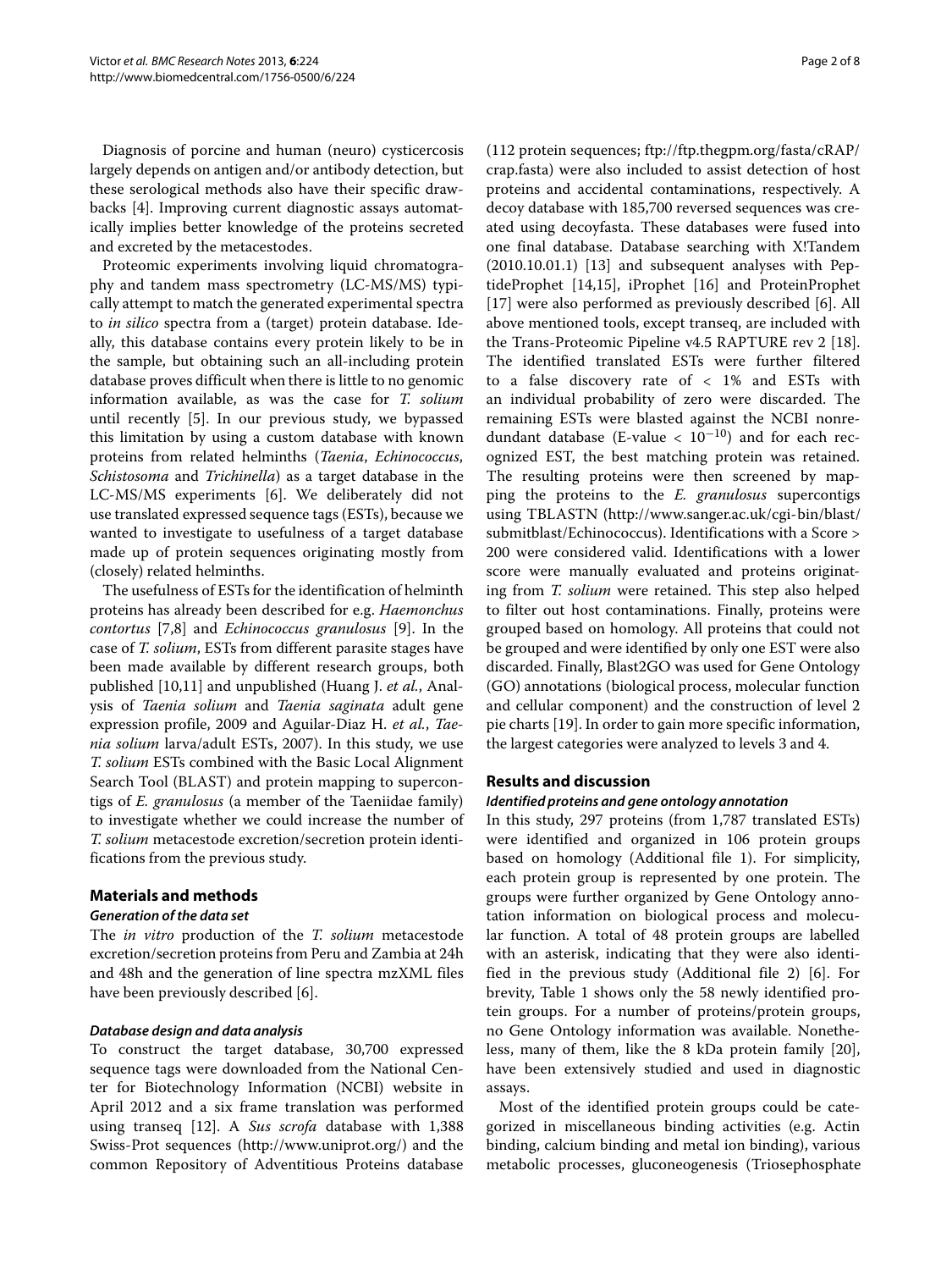| Gene ontology classification                      | Closest organism                           | gi code   | Proteins <sup><math>a)</math></sup> | $ESTs^{b)}$ |
|---------------------------------------------------|--------------------------------------------|-----------|-------------------------------------|-------------|
| Protein group                                     |                                            |           |                                     |             |
| 1) No Gene Ontology classification                |                                            |           |                                     |             |
| Major egg antigen                                 | Clonorchis sinensis                        | 358336515 | 1                                   | 2           |
| ES1 protein homolog                               | Multiple <sup>c</sup>                      |           | 3                                   | 5           |
| Phosphoglyceride transfer protein                 | Taenia asiatica                            | 124782980 | $\mathbf{1}$                        | 7           |
| Alpha-2-macroglobulin-like protein 1              | Clonorchis sinensis<br>Clonorchis sinensis | 358333571 | 1<br>1                              | 5           |
| Aldose 1-epimerase                                |                                            | 358334888 |                                     | 2           |
| SJCHGC02626 protein                               | Schistosoma japonicum                      |           | 3                                   | 7           |
| Hypothetical protein                              | Schistosoma mansoni                        | 256079415 | 1                                   | 4           |
| TSP1                                              | Echinococcus multilocularis                | 209967595 | 1                                   | 4           |
| Putative major vault protein                      | Echinococcus granulosus                    | 62178032  | 1                                   | 2           |
| 2) Binding (miscellaneous)                        |                                            |           |                                     |             |
| Filamin                                           | Multiple                                   |           | 3                                   | 7           |
| Methionyl-tRNA synthetase cytoplasmic             | Clonorchis sinensis                        | 358255967 | $\mathbf{1}$                        | 5           |
| SJCHGC09631 protein                               | Schistosoma spp.                           |           | 2                                   | 2           |
| four and a half LIM domains protein 3             | Clonorchis sinensis                        | 358341124 | 1                                   | 7           |
| Alpha-actinin isoform B                           | Taenia asiatica                            | 124783372 | 1                                   | 3           |
| Calumenin                                         | Taenia asiatica                            | 124784033 | 1                                   | 2           |
| Calcium-binding protein                           | Schistosoma mansoni                        | 256071353 | 1                                   | 2           |
| Lysyl oxidase-like                                | Schistosoma mansoni                        | 256072781 | $\mathbf{1}$                        | 2           |
| Porphobilinogen synthase                          | Multiple                                   |           | 3                                   | 3           |
| Phosphoglucomutase-1                              | Clonorchis sinensis                        | 358337844 | 1                                   | 2           |
| Fibrillar collagen                                | Multiple                                   |           | 9                                   | 16          |
| 3) Glycolysis/Metabolic processes (miscellaneous) |                                            |           |                                     |             |
| Adenylosuccinate synthetase                       | Schistosoma mansoni                        | 387912858 | $\mathbf{1}$                        | 4           |
| Adenylate kinase                                  | Multiple                                   |           | 2                                   | 4           |
| UDP-glucose pyrophosphorylase 2                   | Schistosoma spp.                           |           | $\overline{2}$                      | 2           |
| Hypothetical protein SINV_09109                   | Solenopsis invicta                         | 322793762 | $\mathbf{1}$                        | 2           |
| Aspartate aminotransferase                        | Multiple                                   |           | 3                                   | 5           |
| Lactate dehydrogenase A                           | Taenia solium                              | 318054471 | $\mathbf{1}$                        | 6           |
| SJCHGC05968 protein                               | Multiple                                   |           | 2                                   | 2           |
| Methylthioadenosine phosphorylase                 | Multiple                                   |           | 2                                   | 2           |
| Ornithine aminotransferase                        | Multiple                                   |           | 3                                   | 3           |
| Endoglycoceramidase                               | Multiple                                   |           | 3                                   | 3           |
| Aminoacylase                                      | Multiple                                   |           | $\overline{2}$                      | 2           |
| Glucose-6-phosphate 1-dehydrogenase-like          | Sus scrofa                                 | 350595984 | $\mathbf{1}$                        | 2           |
| Phosphoglycerate mutase                           | Multiple                                   |           | 3                                   | 7           |
| 4) (Endo) peptidase activity                      |                                            |           |                                     |             |
| Calpain                                           | Multiple                                   |           | 5                                   | 5           |
| UDP-glucose 4-epimerase                           | Multiple                                   |           | $\overline{2}$                      | 2           |
| Dipeptidyl-peptidase                              | Multiple                                   |           | $\overline{2}$                      | 3           |
| Glutamate carboxypeptidase 2                      | Clonorchis sinensis                        | 358331956 | 1                                   | 3           |

## <span id="page-2-0"></span>**Table 1 Protein groups (***n* **= 58) newly identified in** *Taenia solium* **metacestode excretion/secretion proteins, organized by Gene Ontology annotation information on biological processes and molecular functions**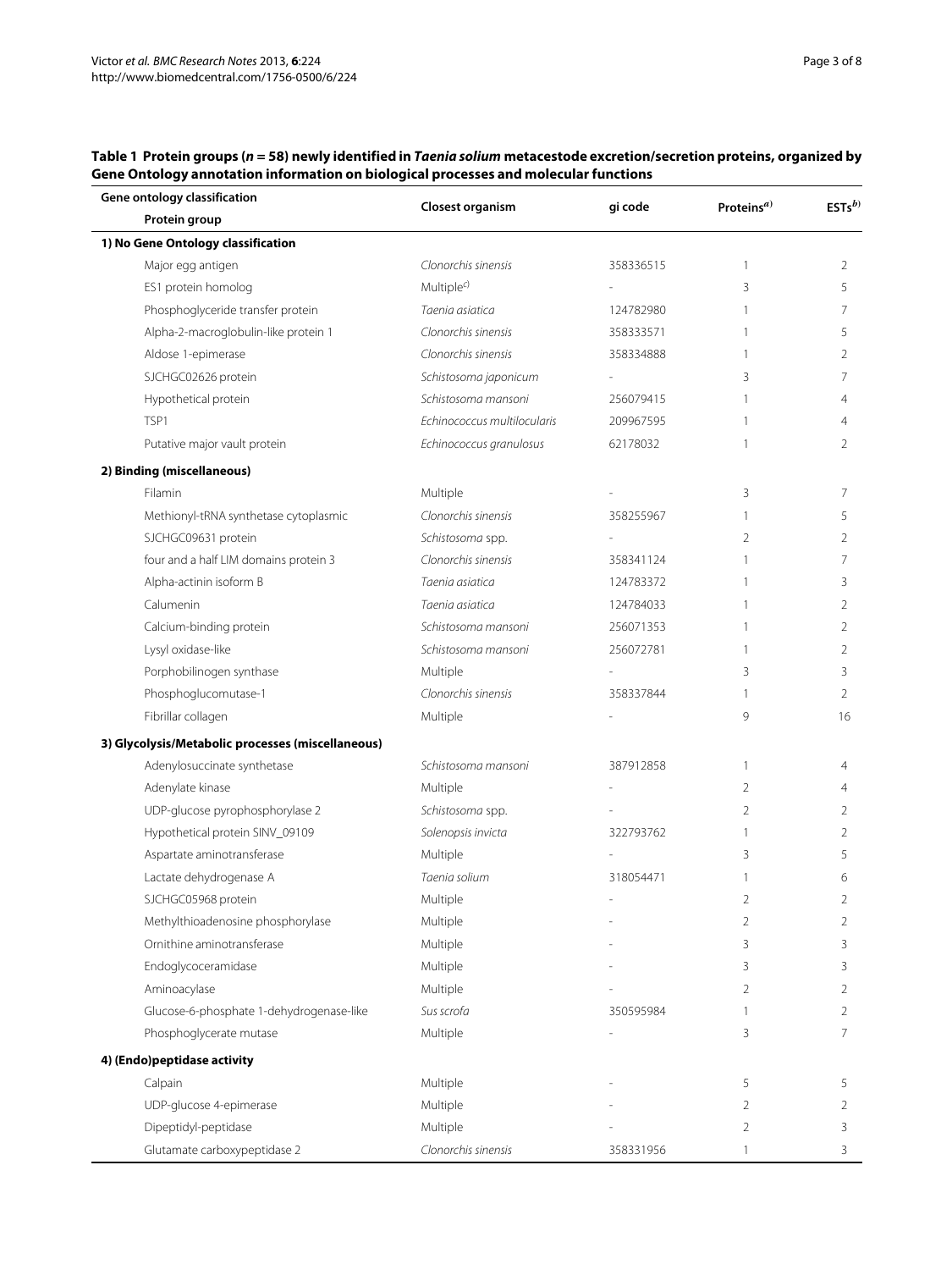| 5) Endopeptidase inhibitor activity                    |                        |           |                |                |
|--------------------------------------------------------|------------------------|-----------|----------------|----------------|
| Kunitz protein 8                                       | Multiple               |           | $\overline{2}$ | 3              |
| 6) Cell redox homeostasis/Oxidation-reduction related  |                        |           |                |                |
| Carbonyl reductase                                     | Schistosoma spp.       |           | 3              | 3              |
| Methionine sulfoxide reductase                         | Multiple               |           | 2              | $\overline{4}$ |
| procollagen-lysine, 2-oxoglutarate                     | Multiple               |           | 3              | 6              |
| 5-dioxygenase 3                                        |                        |           |                |                |
| 7) Transport                                           |                        |           |                |                |
| Charged multivesicular body protein                    | Multiple <sup>c)</sup> |           | 3              | 4              |
| SJCHGC06082 protein                                    | Multiple               |           | 2              | 8              |
| Glycolipid transfer protein-like protein               | Taenia asiatica        | 124782916 | 1              | $\overline{2}$ |
| Gamma-soluble NSF attachment protein                   | Multiple               |           | 4              | 10             |
| Sodium/glucose cotransporter                           | Multiple               |           | $\overline{2}$ | $\overline{7}$ |
| 8) Motor activity/Cytoskeleton and Microtubule related |                        |           |                |                |
| Tubulin polymerization-promoting protein               | Multiple               |           | $\overline{2}$ | $\overline{2}$ |
| Myophilin                                              | Multiple               |           | 2              | 19             |
| 9) Miscellaneous Gene Ontology classification          |                        |           |                |                |
| Translation initiation factor 5A                       | Multiple               |           | $\overline{2}$ | $\overline{4}$ |
| Ubiquitin-conjugating enzyme                           | Multiple               |           | 4              | 10             |
| Protein-l-isoaspartate o-methyltransferase             | Schistosoma mansoni    | 256081696 | $\mathbf{1}$   | 2              |
| Protein DJ-1-like                                      | Multiple               |           | $\overline{2}$ | $\overline{4}$ |
| 6-phosphogluconolactonase                              | Multiple               |           | 2              | $\overline{4}$ |
| SJCHGC02435 protein                                    | Schistosoma japonicum  | 56756018  | 1              | 5              |
| Family T2 unassigned peptidase                         | Schistosoma mansoni    | 256088374 | 1              | $\overline{4}$ |
| 3'(2'), 5'-bisphosphate nucleotidase                   | Multiple               |           | 2              | 2              |
| RAB GDP dissociation inhibitor alpha                   | Multiple               |           | 2              | 3              |
| Laminin                                                | Multiple               |           | $\overline{2}$ | 2              |

## **Table 1 Protein groups (***n* **= 58) newly identified in** *Taenia solium* **metacestode excretion/secretion proteins, organized by Gene Ontology annotation information on biological processes and molecular functions** *(Continued)*

a) The number of proteins in each protein group.

b) The number of expressed sequence tags that were matched to proteins in this protein group.

c) 'Multiple' indicates that different (helminth) genera have identified proteins in that protein group.

For simplicity, all protein groups are represented by one protein.

isomerase, Enolase, Phosphoenolpyruvate carboxykinase and Phosphoglucose isomerase), glycolysis (Glyceraldehyde-3-phosphate dehydrogenase, Phosphoglycerate kinase, Phosphoglycerate mutase and Fructosebisphosphate aldolase) and proteins with (endo) peptidase activity, including cysteine-type (Calpain, UDP-glucose 4-epimerase and Cathepsin), threonine-type (Proteasome subunits) and serine-type endopeptidase activity (Trypsin-like protein). Endopeptidase inhibitors with both serine-type (Kunitz protein 8 and Leukocyte elastase inhibitor) and cysteine-type endopeptidase inhibitor activity (Immunogenic protein Ts11) and components of the enzymatic antioxidant system of Taeniidae (Cu/Zn

Superoxide dismutase, Glutathione S-transferase and Peroxiredoxin) were also identified [\[21\]](#page-7-19).

Gene Ontology level 2 pie charts were created for biological process (Figure [1A](#page-4-0)), molecular function (Figure [1B](#page-4-0)) and cellular component (Figure [1C](#page-4-0)). To avoid overly busy charts, the sequence filter was set to 10. The two largest categories of the biological process chart were cellular and metabolic processes. Others included biological regulation, response to stimulus, multicellular organismal processes and cellular component organization or biogenesis. Further investigation of the general cellular and metabolic processes revealed primary and cellular metabolic processes at level 3 and protein,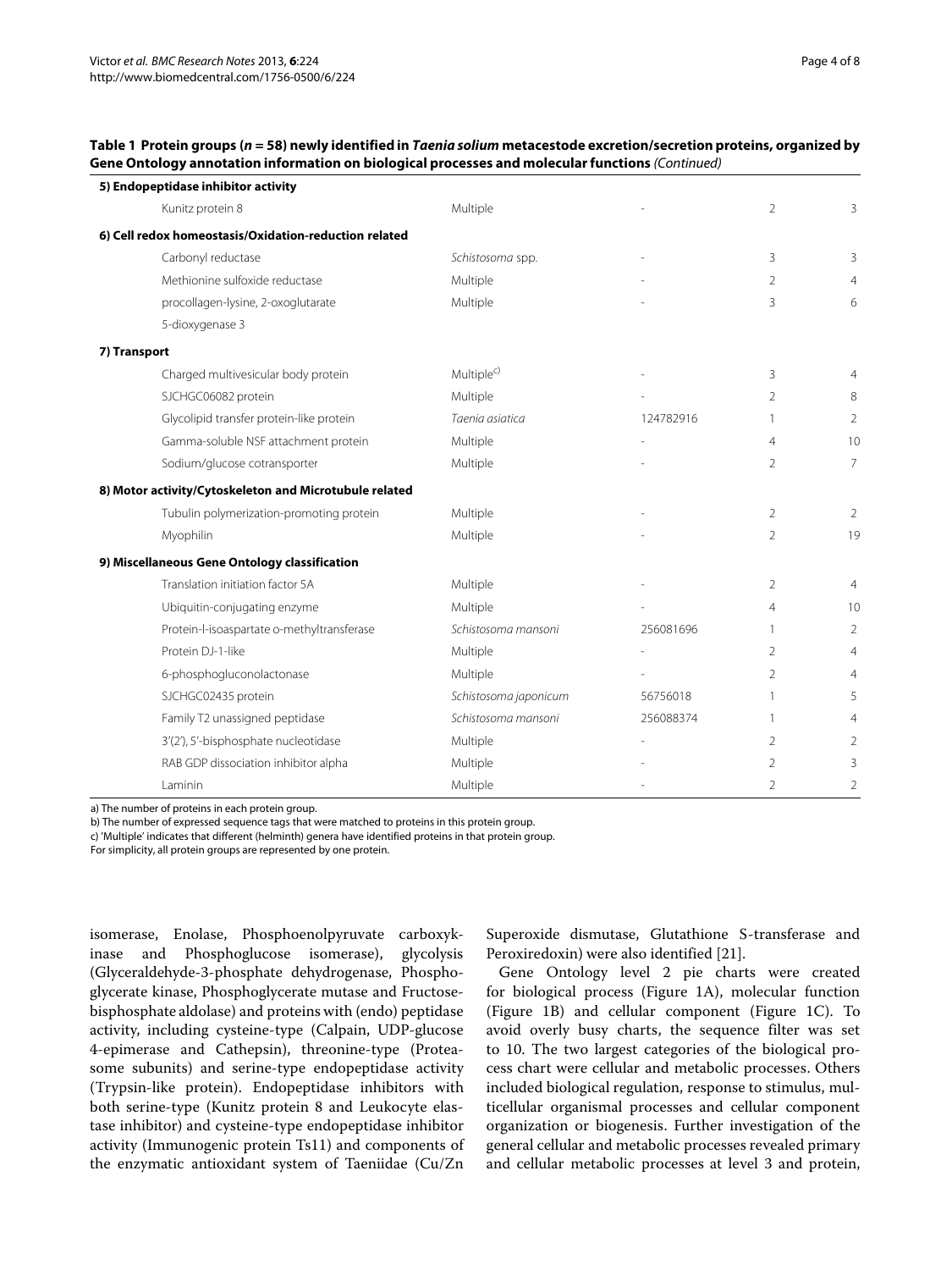

<span id="page-4-0"></span>cellular macromolecule and cellular nitrogen compound metabolic processes at level 4 (Additional file [3,](#page-6-2) tab 1). Molecular function was clearly divided between binding and catalytic activity. GO level 3 showed protein binding and hydrolase activity while level 4 entailed mostly nucleotide binding, hydrolase activity (acting on acid anhydrides), cation binding, peptidase activity, cytoskeletal and identical protein binding (Additional file [3,](#page-6-2) tab 2). The level 2 pie chart for the cellular component indicated cell and organelle as the largest categories. Further analyses showed mostly cell part and membranebound organelle, and intracellular (part) GO terms at levels 3 and 4, respectively (Additional file [3,](#page-6-2) tab 3). Human Keratin and porcine Trypsin were identified in all samples. As Keratin is a common contamination and Trypsin was deliberately added during the LC-MS/MS experiments, both were omitted from the final results.

The presence of intracellular/non-secreted proteins in the ESPs is interesting and has been observed in other ESP studies before [\[22](#page-7-20)[,23\]](#page-7-21). Although it is highly likely that the majority of those proteins are indeed excreted or secreted by the parasite, the possibility that they are the result of leakage due to cyst damage or death should not be excluded.

In general, the findings reported in this study are comparable to recent studies on other helminth genera like *Echinococcus* [\[23\]](#page-7-21), *Schistosoma* [\[24\]](#page-7-22) and *Clonorchis* [\[25\]](#page-7-23), indicating that excretion/secretion proteomes are not very different between helminth genera/species.

#### *Comparison between the two studies*

When comparing the level 2 GO terms identified in both studies (Table [2\)](#page-5-0), all GO terms from the previous study were identified here as well. Additionally, we identified 6 new GO terms with the EST analyses: rhythmic process (GO:0048511), antioxidant activity (GO:0016209), molecular transducer activity (GO:0060089), protein binding transcription factor activity (GO:0000988), receptor activity (GO:0004872) and synapse (GO:0045202).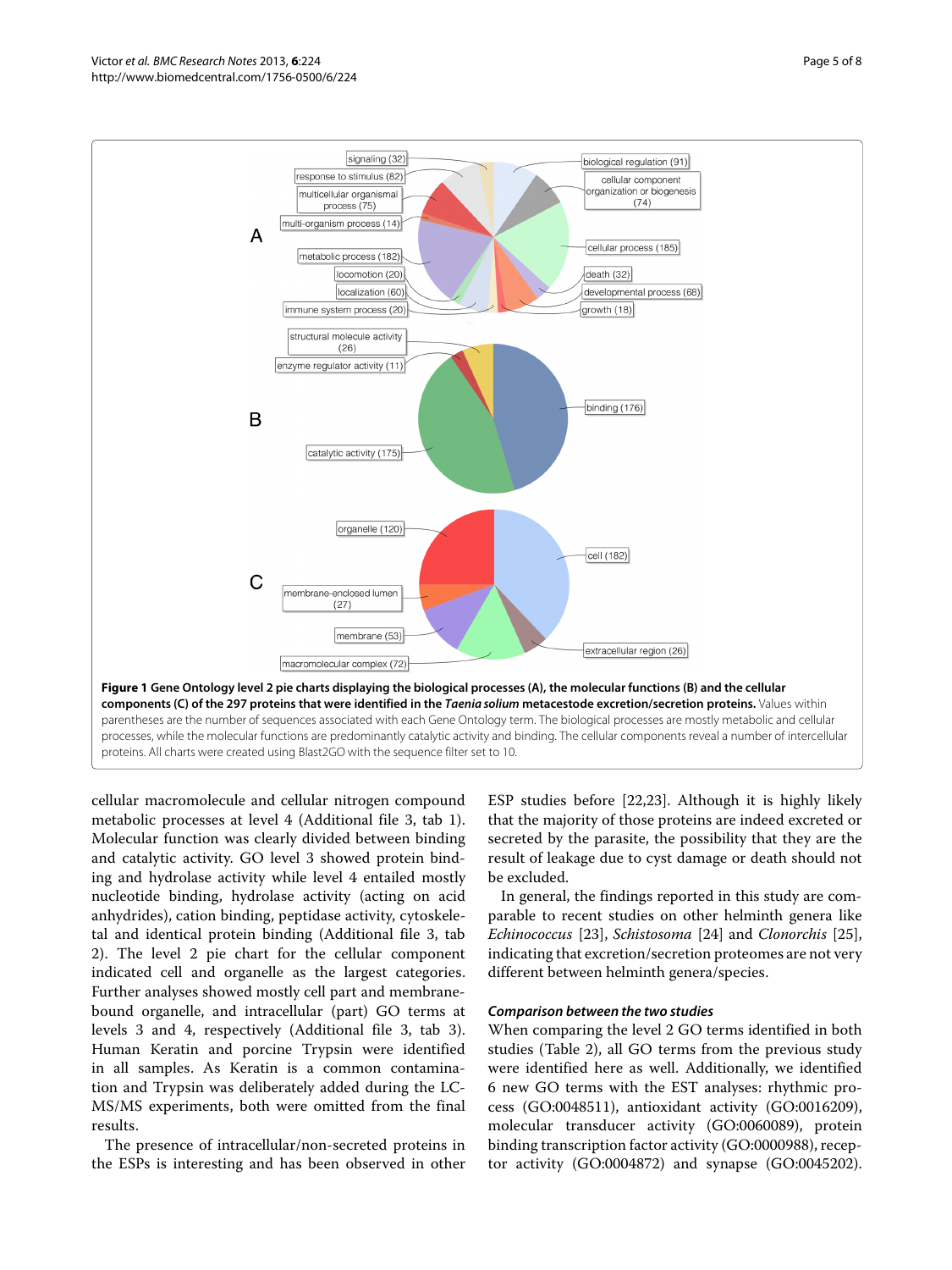<span id="page-5-0"></span>

|                                                    |            | Current        | <b>Previous</b> |
|----------------------------------------------------|------------|----------------|-----------------|
| <b>Gene Ontology information</b>                   |            | (EST) study    | study [6]       |
| <b>Biological process</b>                          |            |                |                 |
| cellular process                                   | GO:0009987 | 185            | 162             |
| metabolic process                                  | GO:0008152 | 182            | 150             |
| biological regulation                              | GO:0065007 | 91             | 153             |
| response to stimulus                               | GO:0050896 | 82             | 147             |
| multicellular organismal process                   | GO:0032501 | 75             | 107             |
| cellular component organization or biogenesis      | GO:0071840 | 74             | 92              |
| developmental process                              | GO:0032502 | 68             | 85              |
| localization                                       | GO:0051179 | 60             | 88              |
| signaling                                          | GO:0023052 | 32             | 55              |
| death                                              | GO:0016265 | 32             | 65              |
| immune system process                              | GO:0002376 | 20             | 59              |
| locomotion                                         | GO:0040011 | 20             | 29              |
| growth                                             | GO:0040007 | 18             | 28              |
| multi-organism process                             | GO:0051704 | 14             | 65              |
| reproduction                                       | GO:0000003 | 10             | 36              |
| biological adhesion                                | GO:0022610 | 9              | 13              |
| viral reproduction                                 | GO:0016032 | 8              | 12              |
| cell proliferation                                 | GO:0008283 | 5              | 24              |
| cell killing                                       | GO:0001906 | $\overline{2}$ | 21              |
| rhythmic process                                   | GO:0048511 | $\overline{2}$ |                 |
| Molecular function                                 |            |                |                 |
| binding                                            | GO:0005488 | 176            | 168             |
| catalytic activity                                 | GO:0003824 | 175            | 129             |
| structural molecule activity                       | GO:0005198 | 26             | 20              |
| enzyme regulator activity                          | GO:0030234 | 11             | 21              |
| electron carrier activity                          | GO:0009055 | 7              | 13              |
| antioxidant activity                               | GO:0016209 | 7              |                 |
| transporter activity                               | GO:0005215 | 6              | 14              |
| molecular transducer activity                      | GO:0060089 | 4              |                 |
| protein binding transcription factor activity      | GO:0000988 | 3              |                 |
| nucleic acid binding transcription factor activity | GO:0001071 | $\overline{2}$ | 17              |
| receptor activity                                  | GO:0004872 | 1              |                 |
| Cellular component                                 |            |                |                 |
| cell                                               | GO:0005623 | 182            | 168             |
| organelle                                          | GO:0043226 | 120            | 155             |
| macromolecular complex                             | GO:0032991 | 72             | 79              |
| membrane                                           | GO:0016020 | 53             | 76              |
| membrane-enclosed lumen                            | GO:0031974 | 27             | 63              |
| extracellular region                               | GO:0005576 | 26             | 71              |
| extracellular matrix                               | GO:0031012 | 10             | 11              |

# **Table 2 Gene Ontology level 2 annotations identified in this study alongside the ones identified in the previous study**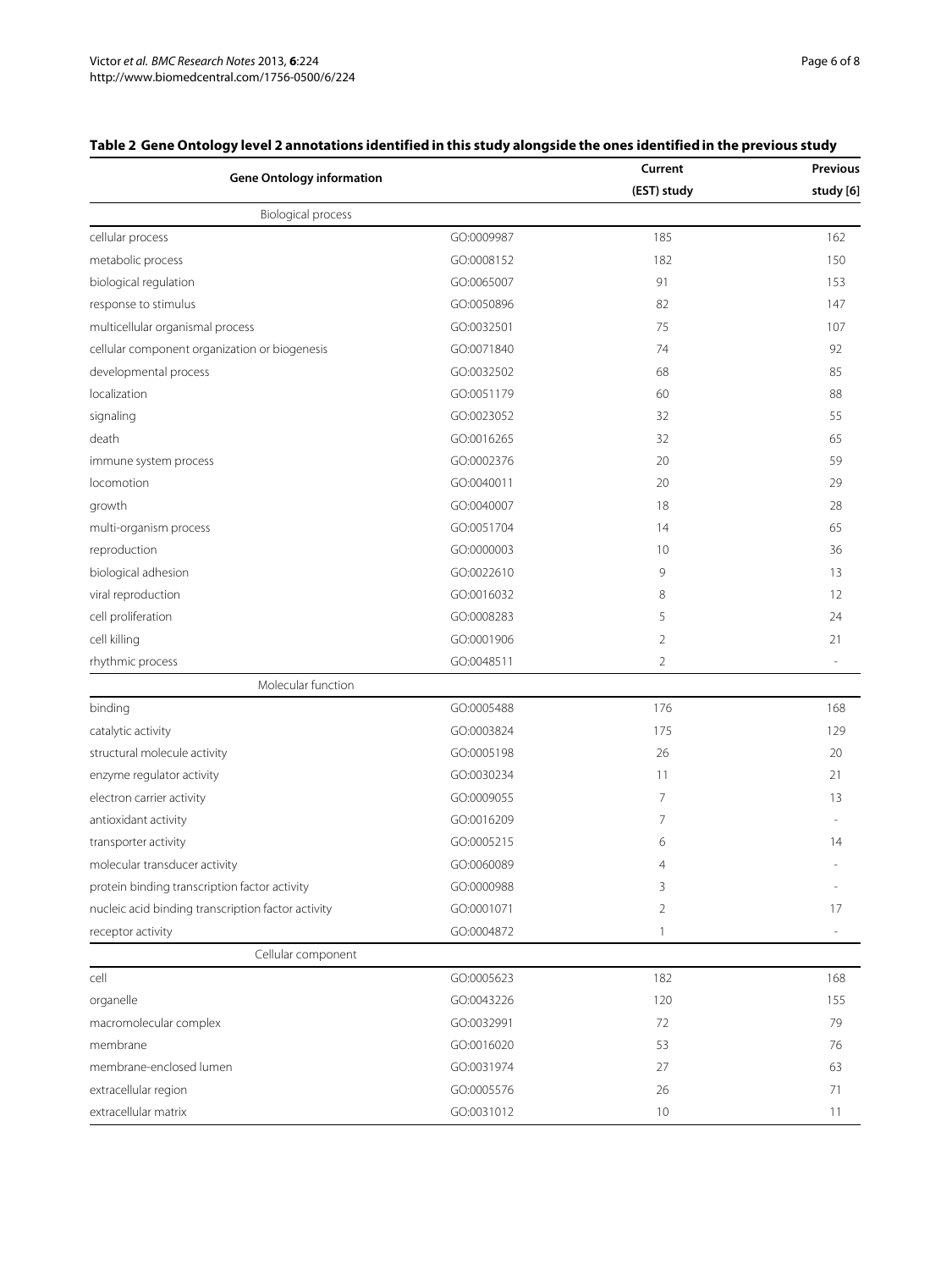| Table 2 Gene Ontology level 2 annotations identified in this study alongside the ones identified in the previous study |  |
|------------------------------------------------------------------------------------------------------------------------|--|
| (Continued)                                                                                                            |  |

| synapse       | GO:0045202 |        |
|---------------|------------|--------|
| cell junction | GO:0030054 | $\sim$ |

Although a direct comparison between numbers should be avoided (due to proteins having multiple GOs and the presence of homologous proteins in the proteins groups, especially in the previous study where it is a logical result of the target database construction), the general levels of abundance are largely comparable between the two studies. Additionally, this study revealed 6 new GO annotations.

Although a direct comparison between numbers should be avoided (due to proteins having multiple GOs and the presence of homologous proteins in the proteins groups, especially in the previous study where it is a logical result of the target database construction), the general levels of abundance (= proteins in each GO term) are largely comparable between the two studies e.g. in both studies, cellular process, metabolic process and biological stimulation are the largest groups for 'biological process' while binding and catalytic activity are the largest groups for 'molecular function' and cell and organelle are the largest groups for 'cellular component'. The 6 new GO terms were identified by a very small number of proteins and may be a result of proteins being linked to multiple GO terms. This is supported by the fact that the proteins linked to these GO terms are homologous to other proteins identified in both studies, so none of these GO terms was identified by a 'new' protein group.

#### **Concluding remarks**

In this study, we have used a library of translated ESTs combined with BLAST and mapping strategies not only to confirm previously identified *T. solium* metacestode excretion/secretion proteins, but to identify several new proteins as well, thereby effectively increasing the overall number of protein identifications.

The larger and more complete the EST database, the better proteomic coverage likely obtained. No ESTs from other Taeniidae were used in this study, since the available *T. solium* ESTs were already a merge of EST submissions by different groups and were therefore likely to offer decent proteome coverage. However, in cases where only a small EST library is available with low coverage, one could also include protein sequences and/or ESTs from related organisms in a combined database. This may be particularly advantageous in proteomic studies on less studied, unsequenced, organisms. It should be noted that research on non-sequenced organisms mostly relies on homology to already existing proteins from other (preferably closely related) organisms. Therefore, there is no possibility of finding unique proteins, unless (i) *de novo* sequencing is performed on the good quality unmatched experimental spectra or (ii) ESTs that were identified by spectra but remained unmatched during BLAST are further investigated.

Finally, it is important to realize that, although the mapping to the *E. granulosus* supercontigs helped to remove *S. scrofa* host proteins (e.g. Albumin, Protegrin and Hemopexin), some may still be present. Heat shock protein 70, for example, is identified both in *S. scrofa* and *E. granulosus*.

In future *T. solium* work, it is sensible to make use of the *T. solium* genome sequence that was recently published [\[5\]](#page-7-3). However, since no curated protein database or convenient mapping solution is currently available and, for many other helminths, no complete genome sequence is available, the method described here is still valid.

### **Availability of supporting data**

The data sets supporting the results of this article are available in the PRIDE repository at [http://www.ebi.ac.uk/](http://www.ebi.ac.uk/pride) [pride](http://www.ebi.ac.uk/pride) with accession numbers 19232 – 19267.

### **Additional files**

<span id="page-6-0"></span>**[Additional file 1:](http://www.biomedcentral.com/content/supplementary/1756-0500-6-224-S1.pdf) List of all 297 proteins identified in this study, grouped based on homology, including the 1,787 translated ESTs that are linked to those proteins as well as the protein that represents each group and the TBLASTN scores of the queries to the** *Echinococcus granulosus* **supercontigs.**

<span id="page-6-1"></span>**[Additional file 2:](http://www.biomedcentral.com/content/supplementary/1756-0500-6-224-S2.pdf) Protein groups (***n* **= 106) identified in** *Taenia solium* **metacestode excretion/secretion proteins, organized by Gene Ontology annotation information on biological process and molecular function.** Groups marked with an asterisk have been identified in the previous analysis as well. For simplicity, all protein groups are represented by one protein.

<span id="page-6-2"></span>**[Additional file 3:](http://www.biomedcentral.com/content/supplementary/1756-0500-6-224-S3.xls) Gene Ontology information on biological process (tab 1), molecular function (tab 2) and cellular component (tab 3) including graph levels, GO terms, number of sequences (#Seq), node scores and parents.**

#### **Abbreviations**

BLAST: Basic Local Alignment Search Tool; ESPs: Excretion/Secretion Proteins; ESTs: Expressed Sequence Tags; GO: Gene Ontology; LC-MS/MS: Liquid Chromatography and tandem Mass Spectrometry; NCBI: National Center for Biotechnology Information.

#### **Competing interests**

The authors declare that they have no competing interests.

#### **Authors' contributions**

BV carried out the LC-MS/MS experiments and the data analyses and drafted the manuscript. AMD and MP supervised the LC-MS/MS experiments and initial bioinformatic efforts. SG, PD, KP, KK designed the study. JL participated in the analysis of the ESTs. All authors have participated in the manuscript preparation. All authors read and approved the final manuscript.